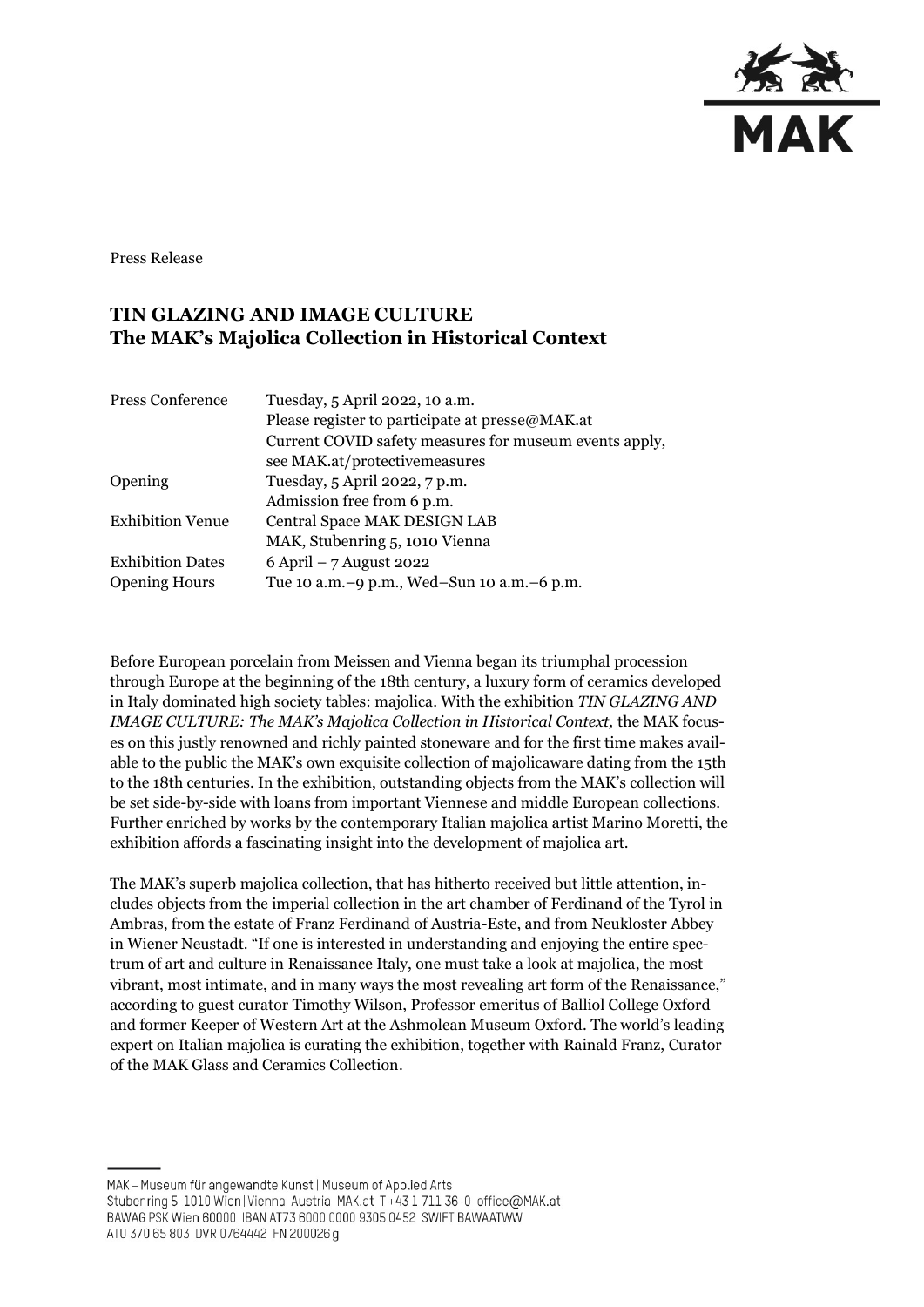

The term "majolica" is derived from the old Italian name for the island of Majorca. The Moorish-style pottery that served as model for Italian majolica probably originated from there. Majolicaware is characterized by opaque, white tin glazing that serves as substrate for the often vividly colored paints that are subsequently applied. In northern Europe Delft ceramics and faienceware are similar products. The techniques used to manufacture majolica in 16th-century Italy are known to us from Cipriano Piccolpasso's tract *The Three Books on the Art of Ceramics* [*Li tre libri dell'arte del vasaio*], published in Castel Durante in 1557 and today in the possession of the Victoria & Albert Museum in London.

Starting in the early 16th century, majolicaware became a luxury item that was exported from Italy as far as to the courts of northern Europe. Famous artists such as Raphael provided models for majolicaware designs. These designs later also appeared in, for instance, the frescos of Giulio Romano in the Palazzo del Té in Mantua as decoration on a display credenza. So-called "Istoriato majolicas" depict stories from Antiquity in scenes featuring a range of mythological figures. They served as conversation pieces for a nobility educated in humanist culture. From the second half of the 19th century onwards, an international market for collectors of historical majolicaware developed, some of the objects later appearing in the displays of newly founded museums of art and industry. The 19th-century European ceramics industry used such objects as models for its own products.

Preparatory to the exhibition, that comprises 220 majolica works and is accompanied by a comprehensive publication, the objects from the MAK collection were newly examined by experts. For the exhibition the MAK worked together with the Vienna Institute for Conservation and Restoration and the ceramics studio of the University of Applied Art in Vienna. A workshop is planned that will be open to the public and in which contemporary Italian majolica artists will demonstrate the technique of making majolicaware. The objects will be formed and glazed in the workshop and later fired in the ceramics studio of the University of Applied Art.

The publication on the exhibition *TIN GLAZING AND IMAGE CULTURE: The MAK's Maiolica Collection in Historical Context* (MAK Studies 28), edited by Lilli Hollein, Rainald Franz, and Timothy Wilson, with contributions by Rainald Franz, Michael Göbl, Nikolaus Hofer, Lilli Hollein, and Timothy Wilson. English, 272 pages with numerous color illustrations. MAK, Vienna/arnoldsche Art Publishers, Stuttgart 2022, will be published at the end of June 2022. Available at the MAK Design Shop and online at [MAKdesignshop.at](http://makdesignshop.at/) for  $\epsilon$  49,30.

Press photos are available for download at MAK.at/en/press.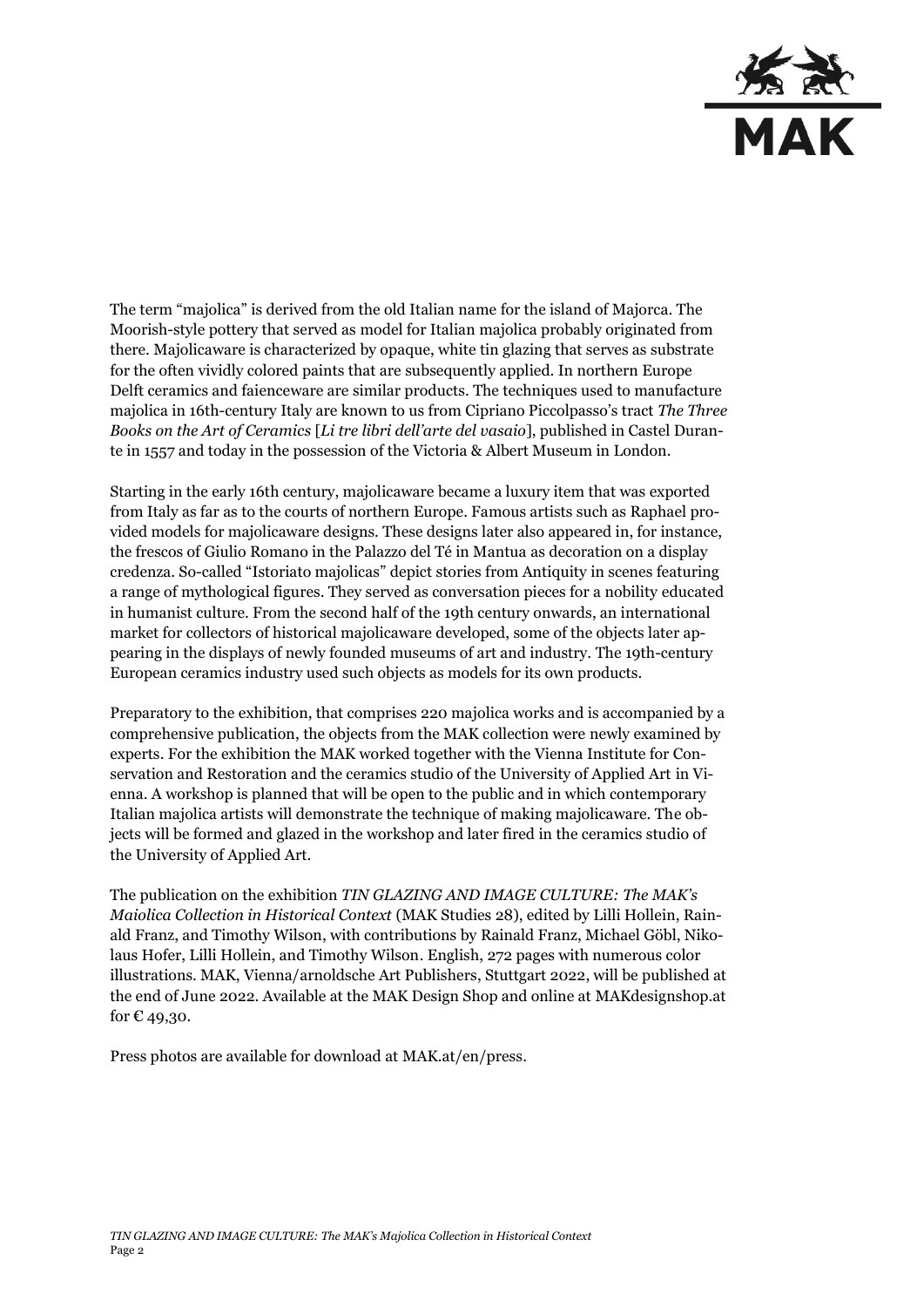

The exhibition catalog is realized with the friendly support of

Ceramica-Stiftung, Basel

DOROTHEUM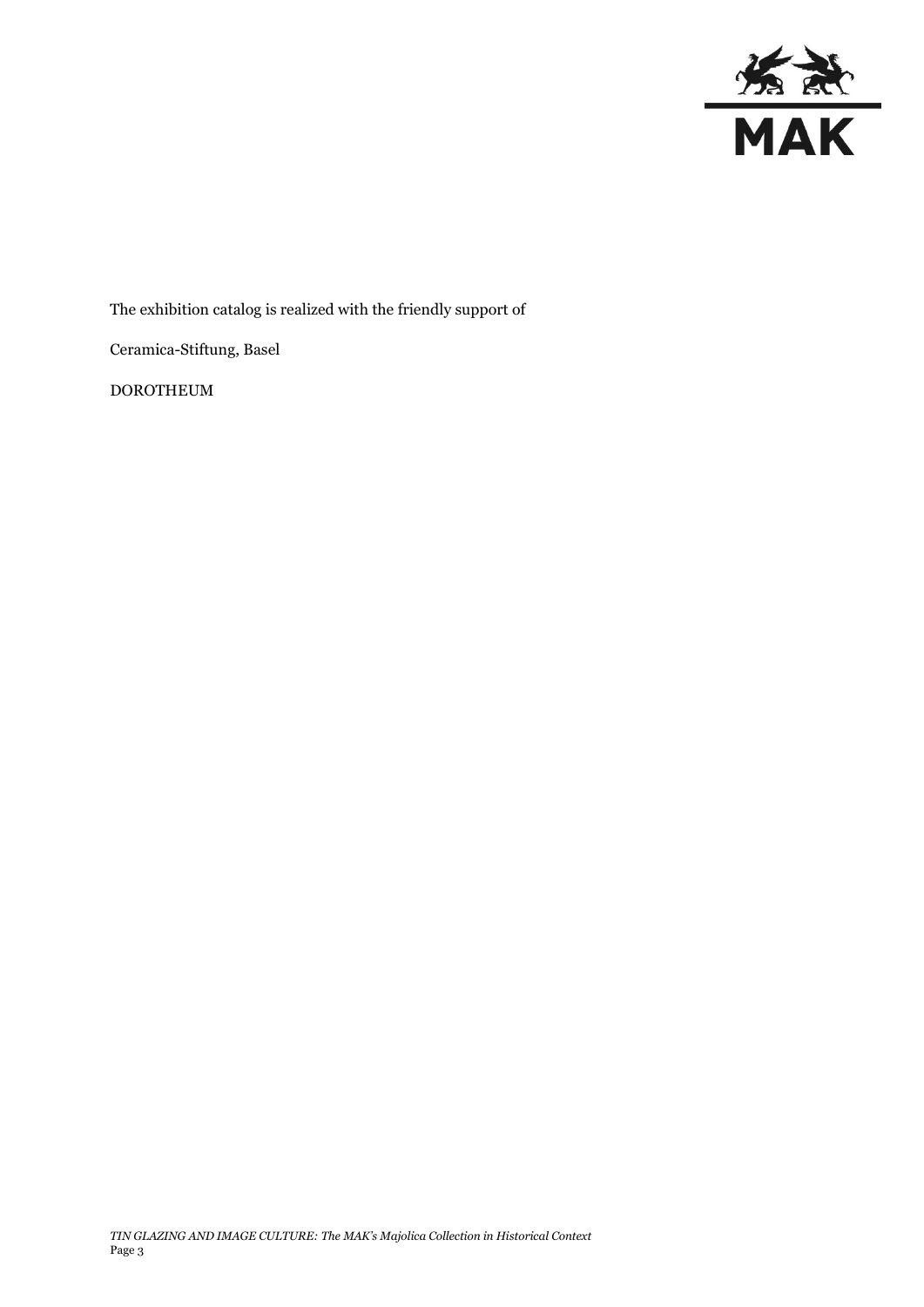

Press Data

## **TIN GLAZING AND IMAGE CULTURE The MAK's Majolica Collection in Historical Context**

| <b>Press Conference</b>   | Tuesday, 5 April 2022, 10 a.m.                                |
|---------------------------|---------------------------------------------------------------|
|                           | Please register to participate at: presse@MAK.at              |
|                           | Current COVID safety measures for museum events               |
|                           | apply, see MAK.at/protectivemeasures                          |
| Opening                   | Tuesday, 5 April 2022, 7 p.m.                                 |
|                           | Admission free from 6 p.m.                                    |
| <b>Exhibition Venue</b>   | Central Space MAK DESIGN LAB                                  |
|                           | MAK, Stubenring 5, 1010 Vienna                                |
| <b>Exhibition Dates</b>   | $6$ April $-7$ August 2022                                    |
| <b>Opening Hours</b>      | Tue 10 a.m. -9 p.m., Wed-Sun 10 a.m. -6 p.m.                  |
| <b>Guest Curator</b>      | Timothy Wilson, Professor emeritus, Balliol College<br>Oxford |
| Curator                   | Rainald Franz, Curator, MAK Glass and Ceramics                |
|                           | Collection                                                    |
| Publication               | TIN GLAZING AND IMAGE CULTURE: The MAK's                      |
|                           | Maiolica Collection in Historical Context (MAK Stud-          |
|                           | ies 28), edited by Lilli Hollein, Rainald Franz, and          |
|                           | Timothy Wilson, with contributions by Rainald Franz,          |
|                           | Michael Göbl, Nikolaus Hofer, Lilli Hollein, and Timo-        |
|                           | thy Wilson. English, 272 pages with numerous color            |
|                           | illustrations. MAK, Vienna/arnoldsche Art Publishers,         |
|                           | Stuttgart 2022, will be published at the end of June          |
|                           | 2022. Available at the MAK Design Shop and online at          |
|                           | MAK designshop at for $\epsilon$ 49,30.                       |
| <b>Supporting Program</b> | For details see MAK.at/majolica                               |
| <b>MAK Admission</b>      | € 15/Reduced € 12                                             |
|                           | Every Tuesday 6–9 p.m. admission $\epsilon$ 7                 |
|                           | Free admission for children and teens under 19                |
|                           |                                                               |